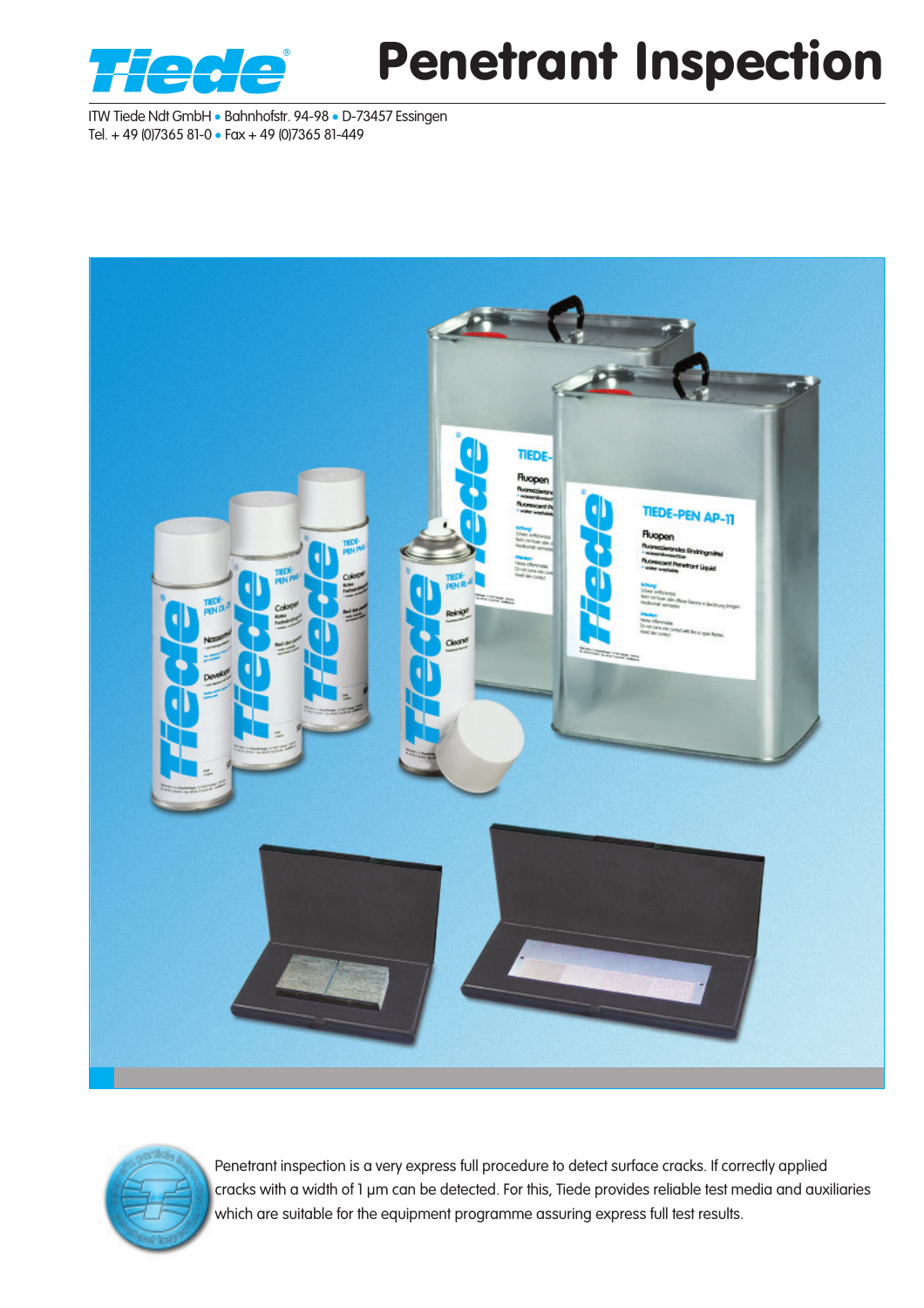

## Fluorescent penetrants

| <b>Fluorescent</b><br>penetrants | Ref. No. | Packing unit | <b>Water</b><br>washable | Post<br>emu Isifia ble | <b>Sensitivity</b> | <b>Fluorescent</b><br>colour |
|----------------------------------|----------|--------------|--------------------------|------------------------|--------------------|------------------------------|
| <b>FluoPEN®</b>                  | 114654   | $10$ l-can   |                          |                        |                    |                              |
| <b>Tiede-PEN AP-11</b>           | 114658   | 200 L barrel | $\ast$                   |                        | medium             | yellow                       |
| <b>FluoPEN®</b>                  |          | 500 ml-      |                          |                        |                    |                              |
|                                  | 114751   | derosol      |                          |                        |                    |                              |
|                                  | 114754   | $10$ l-can   |                          |                        |                    |                              |
| <b>Tiede-PEN AP-21</b>           | 114758   | 200 L barrel | $\ast$                   |                        | high               | yellow                       |
| <b>FluoPEN®</b>                  | 114834   | $10$ l-can   |                          |                        |                    |                              |
| <b>Tiede-PEN AP-31</b>           | 114838   | 200 L barrel |                          | $\ast$                 | high               | yellow                       |

| <b>Emulsifier</b>              |          |              | <b>Pre- and inter-</b> |          |              |
|--------------------------------|----------|--------------|------------------------|----------|--------------|
|                                | Ref. No. | Packing unit | mediate cleaner        | Ref. No. | Packing unit |
| <b>Tiede-PEN EM-3</b>          | 114964   | $10$ l-can   |                        |          | $500$ ml-    |
|                                | 114968   | 200   barrel | <b>Tiede-PEN RL-40</b> | 114301   | derosol      |
|                                |          |              |                        | 114304   | $10$ -can    |
| <b>Dry powder</b><br>developer | Ref. No. | Packing unit |                        | 114308   | 200 L barrel |
|                                |          |              |                        |          | 500 ml-      |
| Tiede-PEN ET-2                 | 114912   | 1 kg-tin     | Tiede-PEN RL-50        | 114321   | aerosol      |
|                                | 114913   | 5 kg-tin     |                        | 114324   | $10$ -can    |
|                                |          |              |                        | 114328   | 200 L barrel |

## Accessories

### UV illumination equipment

Powerful UV illumination equipment - the best way towards safety in testing.

A good and easy detectability of fluorescent flaw indications, either in a darkening cabin or under daylight conditions, can only be carried out in an optimal way if there is sufficient UV intensity.

Our product range includes UV hand lamps about stationary UV lights to the latest technology with the UV LED lamp.





#### Preventive measures

From a certain risk class, the technical committee of the DGZfP (German association of non destructive testing) asks for utilization of eye and face protection.

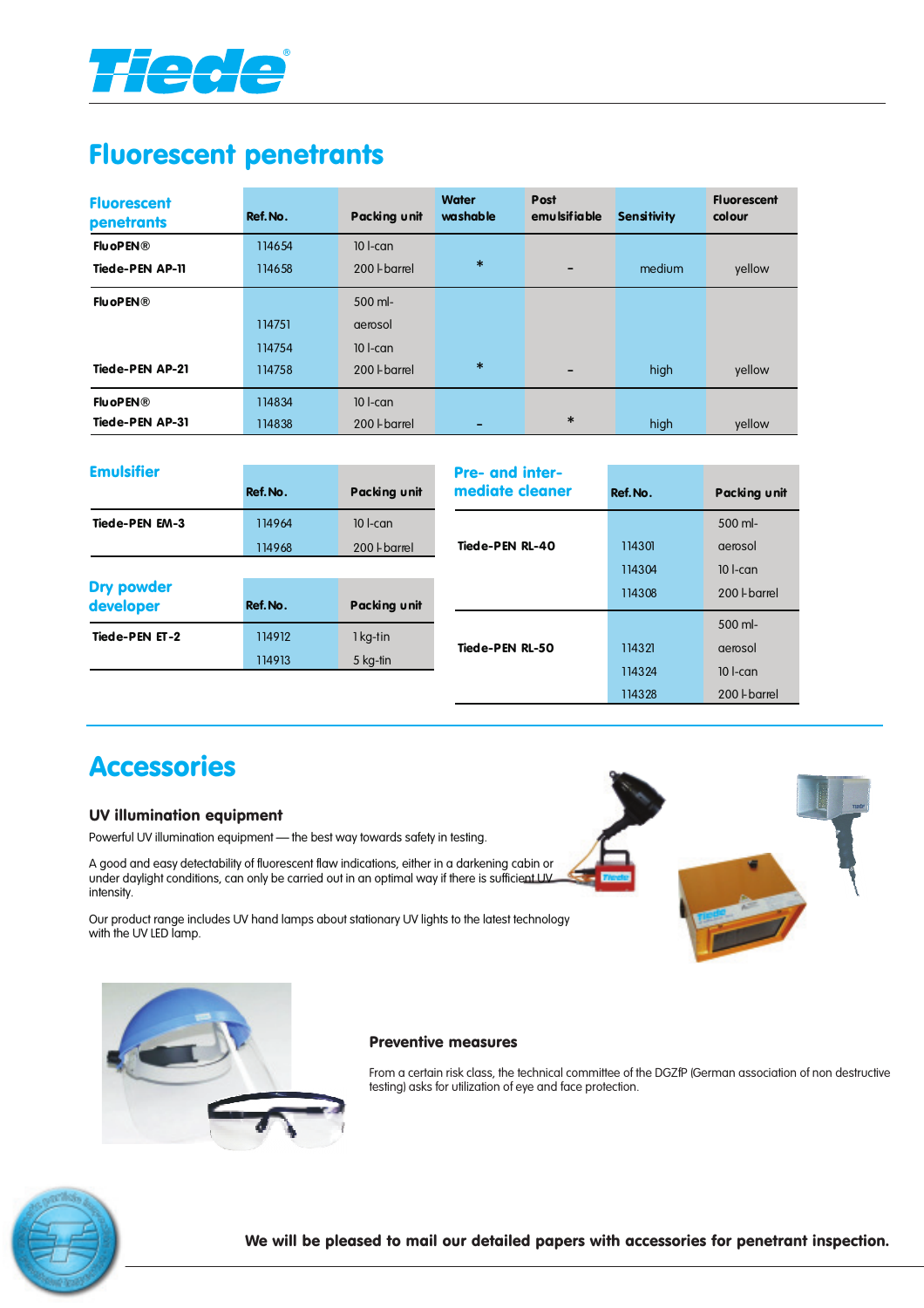# Test agents & Accessories

for the penetrant inspection acc. EN ISO 571-1

## Dye Penetrant

| 500 ml-<br><b>ColorPEN PWL-1</b><br>114001<br>aerosol     |  |
|-----------------------------------------------------------|--|
|                                                           |  |
|                                                           |  |
| $\ast$<br>$\ast$<br>$10$ l-can<br>114004<br>red<br>-      |  |
| 200   barrel<br>114008                                    |  |
| 500 ml-                                                   |  |
| <b>ColorPEN PWL-2</b><br>114101<br>aerosol                |  |
| $\ast$<br>$\ast$<br>$\ast$<br>$10$ l-can<br>114104<br>red |  |
| 200   barrel<br>114108                                    |  |

| Wet developer on<br>solvent basis | Ref.No. | Packing unit       | <b>Pre- and inter-</b><br>mediate cleaner | Ref.No. | Packing unit |
|-----------------------------------|---------|--------------------|-------------------------------------------|---------|--------------|
|                                   |         | 500 ml-            |                                           |         | 500 ml-      |
| Tiede-PEN DL-20                   | 114401  | aerosol            | <b>Tiede-PEN RL-40</b>                    | 114301  | aerosol      |
|                                   | 114404  | $10$ l-can         |                                           | 114304  | $10$ l-can   |
|                                   | 114408  | 200 <b>Lbarrel</b> |                                           | 114308  | 200   barrel |
|                                   |         |                    |                                           |         | 500 ml-      |
|                                   |         |                    | Tiede-PEN RL-50                           | 114321  | aerosol      |
|                                   |         |                    |                                           | 114324  | $10$ l-can   |
|                                   |         |                    |                                           | 114328  | 200 L barrel |

### Our test material correspond to ASME boiler and pressure Vessel Code, 2004 Edition, section V.

## Test Pieces

### Test Piece 1 (according to EN ISO 3452-3)

The test piece 1 is used to determinate the sensitivity of fluorescent and dye penetrants.

To determinate the sensitivity of fluorescent penetrants the plates with a crack depth between 10 and 30 µm are used. The plates with a crack depth between 30 and 50 µm are

used to determinate the sensitivity of the dye penetrants.

Test piece 1 Set with 4 plates according EN ISO 3452-3 with acceptance test protoco Ref.No. 135509



### Test Piece 2 (according EN ISO 3452-3)

The Test piece 2 is used for routine judgement of the fluorescent and dye penetrants in systems and tanks in which workpieces were plunged in.

The test piece consists of an austenitic base plate, one side chromed having 5 different sized star-shaped cracks and on the other side 4 different surface roughness grades. The rough areas are used for the check for the intermediate cleaning.

Test Piece 2 according EN ISO 3452-3 with acceptance test protocol Ref.No. 135510





### Test Piece according to ASME

The ASME test piece is used to control the indication sensitivity of penetrants. Due to its separation into two halves a direct comparison of two penetrants is possible.

#### ASME Test Piece Ref.No. 135520